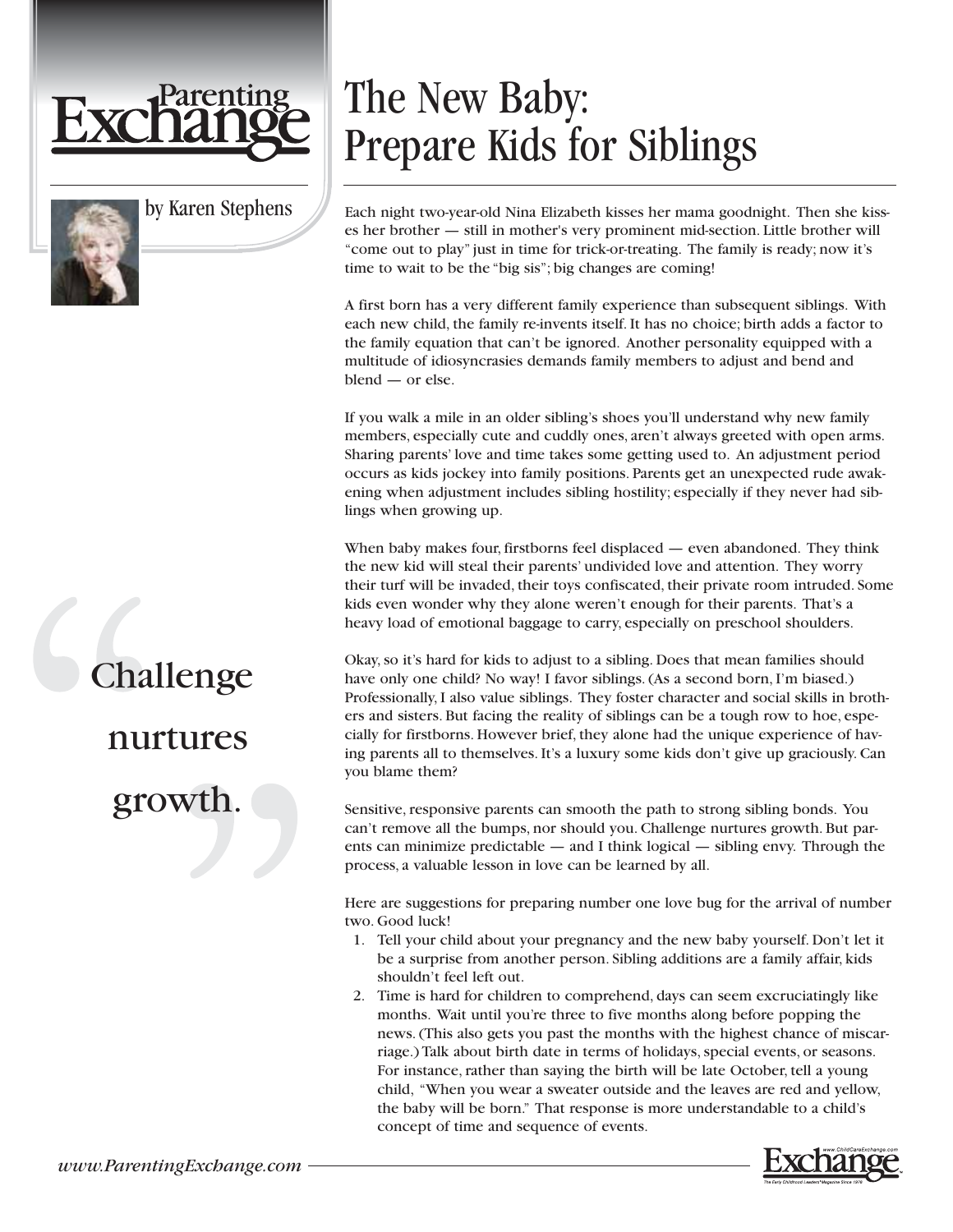- 3. Clue in child care staff or teachers on the expected arrival date. They can objectively support your child. They can also watch for behavior that indicates how well a child understands (or is concerned about) the upcoming birth. Caregiver teamwork helps kids!
- 4. Answer your child's questions simply, correctly, and honestly, according to his or her ability to understand. "How did the baby get inside you?""A part of mom and dad made the baby begin to grow inside mom's womb (or uterus.)" Kids might ask if the baby eats, hears, or can talk in the womb. (Answers: "Yes.""Yes." And,"No.") "Why is the baby waiting soooo long to come out?""The baby must grow bigger before he can live outside of me." Expect anything; every child comes up with a dandy. Be prepared to answer the same questions more than once; it takes time for complex concepts to be grasped.
- 5. Some kids think babies arrive ready to play all day. Prepare kids for a newborn's true abilities. Visit friends who have babies or baby-sit them so kids understand how much newborns sleep and cry. If you breast-feed, let kids see how that takes place, too.
- 6. During baby visits, coach siblings in baby-speak. Help them read infants' non-verbal communication or cues to hasten bonds. Point out how infants use different sounds, facial expressions, and varying cries to get what they need. Explain when babies turn away or stiffen their bodies, they want us to stop talking or playing with them.
- 7. Let your child go on some prenatal doctor visits with you. (Or if applicable, let them be present during midwife visits.) Visit the hospital beforehand. Hospitals have sibling classes to prepare kids for birth and mom's absence.
- 8. Reassure kids you love them forever; they'll never be replaced. Spend lots of time together. Cuddle up; look at kids' baby pictures to show how you fed, bathed, and cared for them. Tell them you'll do the same for the new baby, and they can help, too.
- 9. Let your child see ultra-sounds or listen to the baby's heartbeat. Baby kicks and moves should be a frequently shared family experiences, too!
- 10. While waiting for baby, and during delivery, a predictable routine will provide stability and security. Keep stress and major life changes to a minimum. If possible (a big if!), birthing should not be paired with toilet training, a move, planned hospitalization, large family visits, change in schools or child care, vacations, separation. or divorce.
- 11. Ask your child to help prepare the home for the sibling. Solicit their suggestions for infant room decoration. Let them pick out a baby blanket or toys.Tell them how much the baby will appreciate siblings for making their new home pretty and welcoming.
- 12. The separation from parents during delivery can be scary and confusing, especially if the trip to the hospital involves emergency. Beforehand, explain that mom will be gone for a few days so a doctor can help bring the baby into the world, safe and healthy. Have children cared for by someone with whom they feel comfortable and secure. This isn't the time to try out a new babysitter! Close friends and family work best. Let kids know whom to expect. Include children in making a list of household routines they want the sitter to know about. This might include favorite menus or listing television programs children especially want (or are allowed) to watch.
- 13. Let siblings help pack mom's hospital bag. Ask them to include one of their photos so mom can see their smile every day. Let them pack a drawing for the hospital room.
- 14. Take time to practice what will happen when mom's body decides its time for the baby to be born. Knowing what to expect goes far in allaying kids' fears and concerns.
- 15. Talking to you at the hospital will be new to siblings. To help them get used to your telephone voice, practice talking on the phone with each other. That way they won't think your slightly altered voice means you are hurt or sick . . . (Just plum tired!)
- 16. To ease separation during delivery, leave a note at home written just to the kids.Tape record mom reading a good morning or good night book. Hide little surprises around the house; from the hospital give kids clues on where to find them. Expense isn't the point, thoughtfulness is. Reassure kids that out-of-sight is not out-of-mind.
- 17. Let kids know they can visit you at the hospital after the baby is born. Remember, their attachment is to mom, not yet to the new baby. Mom should have free arms and time to give siblings undivided attention. Talk about them, not just the new baby.
- 18. Babies are hard for anyone to tell apart. To help siblings pick out their new baby in the nursery, ask a nurse to put a family photo in the baby's bassinet.
- 19. Prepare for first meetings. Many parents videotape or tape record first encounters of the sibling kind! Some parents give children a hello gift from the newborn to smooth over wariness. Such rituals form traditions and pave the way to attachment.
- 20. Teach your child to safely hold the baby, including head support. Take a photo of the kids together. Make copies for child care cubbies or lockers at school. Help kids make a treat for friends or classmates to celebrate a sibling's birth.
- 21. Once the baby makes it home, take time for a family group hug.After all, a new baby doesn't make an appearance very often. (Did I hear "Thank goodness!" out there?)